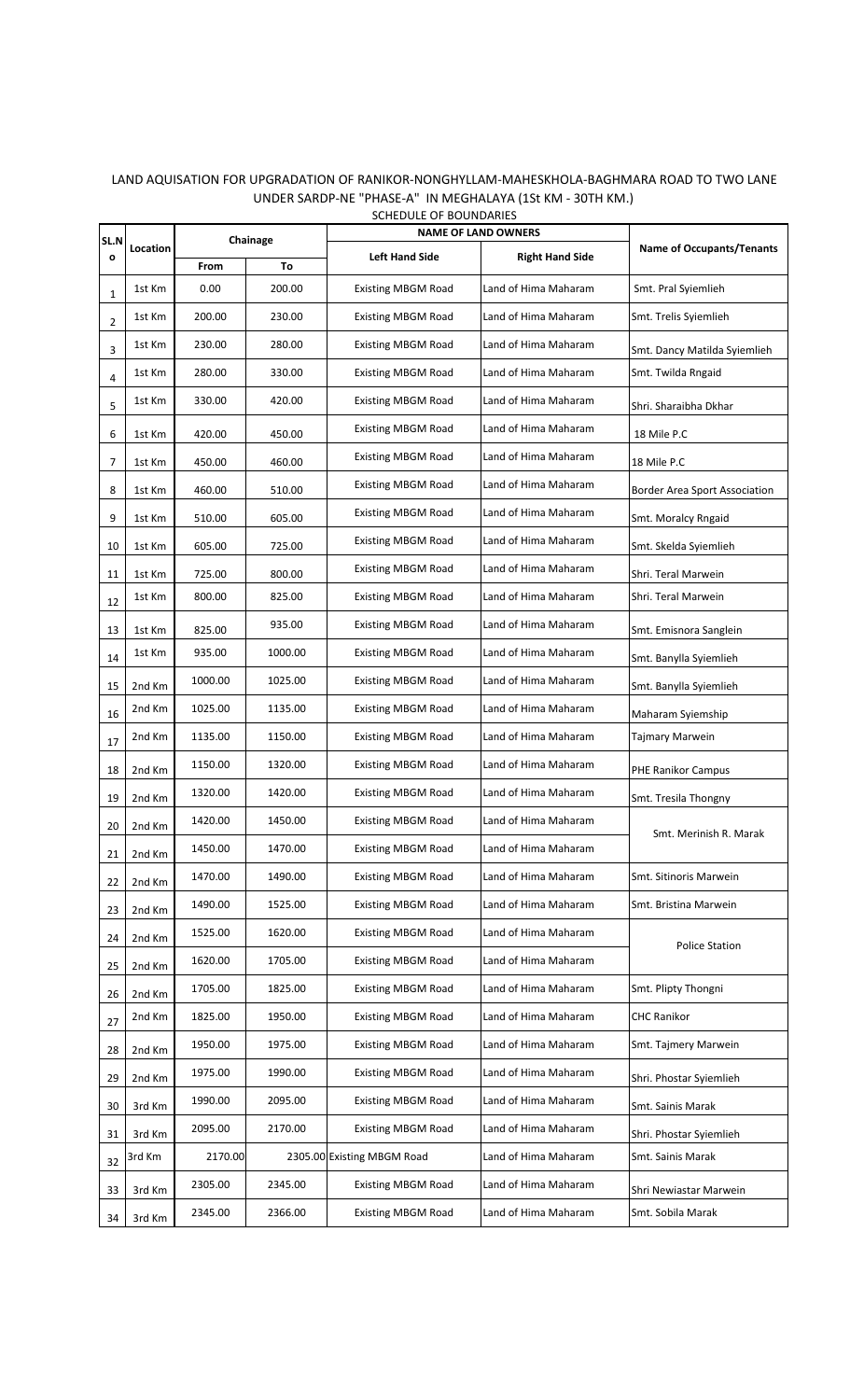| 35 | 3rd Km | 2366.00 | 2402.00 | <b>Existing MBGM Road</b>                                                       | Land of Hima Maharam                                                      | Smt. Jesina D. Shira                                      |
|----|--------|---------|---------|---------------------------------------------------------------------------------|---------------------------------------------------------------------------|-----------------------------------------------------------|
| 36 | 3rd Km | 2402.00 | 2510.00 |                                                                                 | Land of Hima Maharam                                                      | <b>ICDS Ranikor</b>                                       |
| 37 |        |         |         | <b>Existing MBGM Road</b>                                                       | Land of Hima Maharam                                                      | Smt.Pronish D.Shira                                       |
| 38 | 3rd Km | 2510.00 | 2550.00 | <b>Existing MBGM Road</b>                                                       | Land of Hima Maharam                                                      | Smt. Ibodency Syiemlieh                                   |
| 39 | 3rd Km | 2550.00 | 2900.00 | <b>Existing MBGM Road</b>                                                       | Land of Hima Maharam                                                      | <b>PWD Campus Ranikor</b>                                 |
| 40 | 3rd Km | 2900.00 | 3000.00 | <b>Existing MBGM Road</b>                                                       | Land of Hima Maharam                                                      | 1.PWD Campus (2900-3000m)                                 |
| 41 | 4th Km | 3000.00 | 3150.00 | <b>Existing MBGM Road</b>                                                       | 1. Shri. Lasbonson Pariong 2.<br>Picture Pariong,<br><b>Kular Pariong</b> | 3. Smt. Dwilency Lyngdoh                                  |
| 42 | 4th    | 3150.00 | 3200.00 | 1. Shri. Lasbonson Pariong 2.<br>Picture Pariong,<br>3.<br><b>Kular Pariong</b> | <b>Existing MBGM Road</b>                                                 | Shri. Wislandroy Thongni                                  |
| 43 |        |         |         | 1. Shri. Homelyson Wanniang,                                                    |                                                                           | Shri. Hepherson R. Marak                                  |
| 44 | 4th    | 3200.00 | 3250.00 | 2. Smt. Trustfully Wanniang                                                     | <b>Existing MBGM Road</b>                                                 | Shri. Sathmel Momin                                       |
| 45 | 4th    | 3250.00 | 3350.00 | <b>Existing MBGM Road</b>                                                       | 1. Shri. Homelyson Wanniang,<br>2. Smt. Trustfully Wanniang               | Smt. Trustfully Wanniang                                  |
| 46 | 4th    | 3350.00 | 3420.00 | <b>Existing MBGM Road</b>                                                       | Smt. Sodina Shira                                                         | Smt. Sodina Shira                                         |
| 47 | 4th    | 3420.00 | 3501.00 | <b>Existing MBGM Road</b>                                                       | Shri. Cornileous Nongbri                                                  | Shri. Cornileous Nongbri                                  |
| 48 | 4th Km | 3501.00 | 3641.00 | <b>Existing MBGM Road</b>                                                       | Shri Salbest Thongny &<br>Siantinora Nongsiej                             | Shri Salbest Thongny &<br>Siantinora Nongsiej             |
| 49 |        |         |         |                                                                                 |                                                                           | Shri. Byrnades Thongni                                    |
| 50 |        | 3641.00 | 3711.00 | <b>Existing MBGM Road</b>                                                       | Land of Hima Langrin                                                      | Shri. Hatly Thongni                                       |
| 51 | 4th Km |         |         |                                                                                 | Syiemship                                                                 | Smt. Joyfulmery Thongni                                   |
| 52 |        |         |         |                                                                                 |                                                                           | Shri. Shiningstar Thongni                                 |
| 53 | 4th Km | 3711.00 | 3951.00 | <b>Existing MBGM Road</b>                                                       | <b>B.D.O Office Ranikor</b>                                               | <b>B.D.O Office Ranikor</b>                               |
| 54 | 4th Km | 3951.00 | 4021.00 | <b>Existing MBGM Road</b>                                                       | Land of Hima Langrin                                                      | Smt. Elbina Thongni                                       |
| 55 | 5th Km | 4021.00 | 4051.00 | <b>Existing MBGM Road</b>                                                       | Syiemship                                                                 | Smt. Floren Thongni                                       |
| 56 | 5th Km | 4051.00 | 4421.00 | <b>Existing MBGM Road</b>                                                       | PWD, Ranikor                                                              | PWD Land                                                  |
| 57 | 5th Km | 4421.00 | 4680.00 | <b>Existing MBGM Road</b>                                                       |                                                                           | PWD Land                                                  |
| 58 | 5th Km | 4680.00 | 4800.00 | <b>Existing MBGM Road</b>                                                       | Langrin Syiemship                                                         | Shri. Swendarwell Thongni                                 |
| 59 | 5th Km | 4800.00 | 5100.00 | <b>Existing MBGM Road</b>                                                       | Langrin Syiemship                                                         | 1. Smt. Rita Thongni, 2. Smt.<br>Kwedity Thongni, 3. Smt. |
| 60 | 6th Km | 5000.00 | 5200.00 | <b>Existing MBGM Road</b>                                                       | <b>Borbasing Syiem Bridge</b>                                             |                                                           |
| 61 | 6th Km | 5200.00 | 5400.00 | Langrin Syiemship                                                               | <b>Existing MBGM Road</b>                                                 |                                                           |
| 62 | 6th Km | 5500.00 | 5600.00 | Langrin Syiemship                                                               | <b>Existing MBGM Road</b>                                                 | Smt. Smildaris S. Marngar                                 |
| 63 | 6th Km | 5600.00 | 5700.00 | Langrin Syiemship                                                               | <b>Existing MBGM Road</b>                                                 | Smt. Daplin Thongni                                       |
| 64 | 6th Km | 5700.00 | 5800.00 | Langrin Syiemship                                                               | <b>Existing MBGM Road</b>                                                 | Shri Phomimgstar K. Lyngdoh                               |
| 65 | 6th Km | 5800.00 | 5900.00 | Langrin Syiemship                                                               | <b>Existing MBGM Road</b>                                                 | Shri. Hapjonstar Thongni                                  |
| 66 | 6th Km | 5900.00 | 6000.00 | Langrin Syiemship                                                               | <b>Existing MBGM Road</b>                                                 | Shri. Kisslander K. Lyngdoh                               |
| 67 | 7th Km | 6000.00 | 6120.00 | Langrin Syiemship                                                               | <b>Existing MBGM Road</b>                                                 | Smt. Tajmahal K.Lyngdoh                                   |
| 68 | 7th Km | 6120.00 | 6170.00 | <b>Existing MBGM Road</b>                                                       | Langrin Syiemship                                                         | Edurilang L.P. School                                     |
| 69 | 7th Km | 6170.00 | 6390.00 | <b>Existing MBGM Road</b>                                                       | Langrin Syiemship                                                         | Smt. Pidalyn Diengdoh                                     |
| 70 | 7th Km | 6390.00 | 6590.00 | <b>Existing MBGM Road</b>                                                       | Langrin Syiemship                                                         | Smt. Nightiful S. Marngar                                 |
| 71 | 7th Km | 6590.00 |         | 6740.00 Existing MBGM Road                                                      | Langrin Syiemship                                                         | Smt.Alindaris S. Marngar                                  |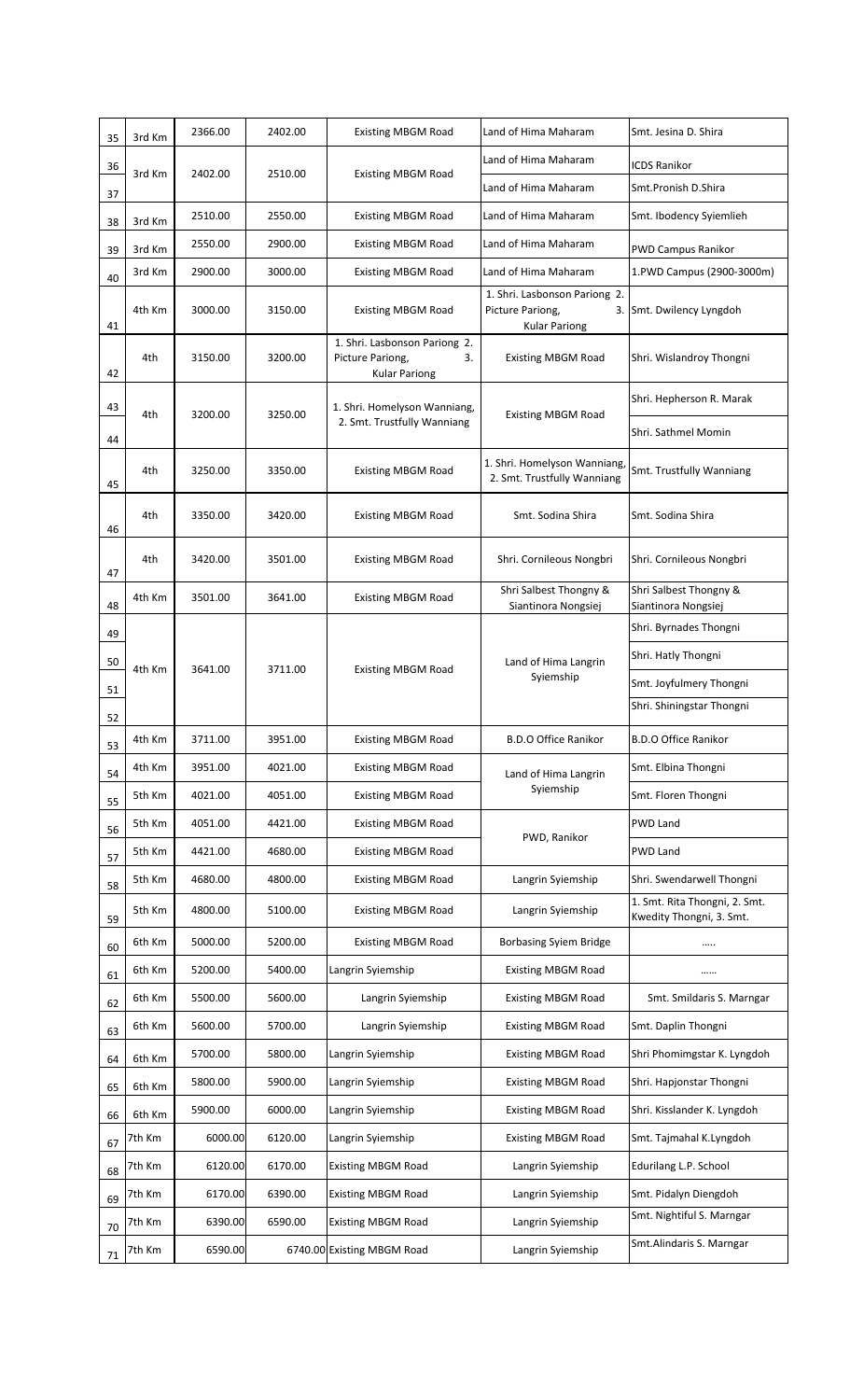| 72               | 7th Km         | 6740.00  |          | 7000.00 Existing MBGM Road | Langrin Syiemship                                        | Smt. Brilian S. Marngar    |
|------------------|----------------|----------|----------|----------------------------|----------------------------------------------------------|----------------------------|
| 73               | 8th Km         | 7000.00  | 7080.00  | <b>Existing MBGM Road</b>  | Langrin Syiemship                                        | Shri. Tluden lawphniaw     |
| 74               | 8th Km         | 7080.00  | 7180.00  | <b>Existing MBGM Road</b>  | Langrin Syiemship                                        | Smt. Kwersila K.Lyngdoh    |
| 75               | 8th Km         | 7180.00  | 7420.00  | <b>Existing MBGM Road</b>  | Langrin Syiemship                                        | Shri. Kisslander K.Lyngdoh |
| 76               | 8th Km         | 7420.00  | 7570.00  | <b>Existing MBGM Road</b>  | Langrin Syiemship                                        | Smt. Issila Thongni        |
| 77               | 8th Km         | 7570.00  | 7740.00  | <b>Existing MBGM Road</b>  | Langrin Syiemship                                        | Smt. Hel Thongni           |
| 78               | 8th Km         | 7740.00  | 7860.00  | <b>Existing MBGM Road</b>  | Langrin Syiemship                                        | Shri. Kitboklang K.Lyngdoh |
| 79               | 8th Km         | 7860.00  | 7940.00  | <b>Existing MBGM Road</b>  | Langrin Syiemship                                        | Smt. Paramon Khongsit      |
| 80               | 8th Km         | 7940.00  | 8000.00  | <b>Existing MBGM Road</b>  | Langrin Syiemship                                        | Shri. Elinroy Thongni.     |
| 81               | 9th Km         | 8000.00  | 8080.00  | <b>Existing MBGM Road</b>  | Langrin Syiemship                                        | Shri. Tluden lawphniaw     |
| 82               | 9th Km         | 8080.00  | 8230.00  | <b>Existing MBGM Road</b>  | Langrin Syiemship                                        | Shri. Opermos Syiemiong    |
| 83               | 9th Km         | 8230.00  | 8440.00  | <b>Existing MBGM Road</b>  | Langrin Syiemship                                        | Smt. Biwtimora K. Lyngdoh  |
| 84               | 9th Km         | 8440.00  | 8600.00  | <b>Existing MBGM Road</b>  | Langrin Syiemship                                        | Shri. Prowel Thongni       |
| 85               | 9th Km         | 8600.00  | 8760.00  | <b>Existing MBGM Road</b>  | Langrin Syiemship                                        | Shri. Ripkhinstar Thongni  |
| 86               | 9th Km         | 8760.00  | 8790.00  | <b>Existing MBGM Road</b>  | Langrin Syiemship                                        | Shri. Thwos Lyngdoh        |
| 87               | 9th Km         | 8790.00  | 8850.00  | <b>Existing MBGM Road</b>  | Langrin Syiemship                                        | Shri. Sakharaia Nongphlang |
| 88               | 9th Km         | 8850.00  | 9000.00  | <b>Existing MBGM Road</b>  | Langrin Syiemship                                        | Shri. Tluden Iawphniaw     |
| 89               | 10th Km        | 9000.00  | 9040.00  | Langrin Syiemship          | <b>Existing MBGM Road</b>                                | Shri. Khain bor Kharsaw    |
| 90               | 10th Km        | 9040.00  | 9070.00  | Langrin Syiemship          | <b>Existing MBGM Road</b>                                | Shri. Diw Pyngrope         |
| 91               | 10th Km        | 9070.00  | 9100.00  | Langrin Syiemship          | <b>Existing MBGM Road</b>                                | Shri. Mackdonal Syiemiong  |
| 92               | 10th Km        | 9100.00  | 9150.00  | Langrin Syiemship          | <b>Existing MBGM Road</b>                                | Shri. Prowel Thongni       |
| 93               | 10th Km        | 9150.00  | 9210.00  | Langrin Syiemship          | <b>Existing MBGM Road</b>                                | Shri. Braibis Wahlang      |
| 94               | 10th Km        | 9210.00  | 9290.00  | Langrin Syiemship          | <b>Existing MBGM Road</b>                                | Shri. Thawlad Khongji      |
| 95               | 10th Km        | 9290.00  | 9450.00  | Langrin Syiemship          | <b>Existing MBGM Road</b>                                | Shri. Risstarwell Thongni  |
| 96               | 10th Km        | 9450.00  | 9630.00  | Langrin Syiemship          | <b>Existing MBGM Road</b>                                | Smt. Becareful Thongni     |
| 97               | 10th Km        | 9630.00  | 9790.00  | Langrin Syiemship          | <b>Existing MBGM Road</b>                                | Shri. Pholis Thongni       |
| 98               | 10th Km        | 9790.00  | 10000.00 | Langrin Syiemship          | <b>Existing MBGM Road</b>                                | Shri. Dwislan Thongni      |
| 99               | 11th Km        | 10000.00 | 10300.00 | <b>Existing MBGM Road</b>  |                                                          | Shri. Hapjonstar Thongni   |
| 100 <sub>l</sub> | 11th Km        | 10300.00 | 10360.00 | <b>Existing MBGM Road</b>  |                                                          |                            |
| 101              | 11th Km        | 10360.00 | 10430.00 | <b>Existing MBGM Road</b>  |                                                          |                            |
|                  | 102 11th Km    | 10430.00 | 11000.00 | <b>Existing MBGM Road</b>  | Land of Syiem Langrin and the                            |                            |
| 103              | 12th Km        | 11000.00 | 11500.00 | <b>Existing MBGM Road</b>  | Syiemiong Clan (Womb of Ka<br>Roin Syiemiong) Manage and |                            |
| 104              | 12th Km        | 11500.00 | 11580.00 | <b>Existing MBGM Road</b>  | Controlled by the<br>Management Board Law                |                            |
| 105              | 12th Km<br>Ch. | 11580.00 | 11670.00 | <b>Existing MBGM Road</b>  | Lyngngam Tilla and                                       |                            |
| 106              | 12th Km        | 11670.00 | 12000.00 | <b>Existing MBGM Road</b>  | Pyndentanglieh                                           |                            |
| 107              | 13th Km        | 12000.00 | 12230.00 | <b>Existing MBGM Road</b>  |                                                          |                            |
| 108              | 13th Km        | 12230.00 | 12300.00 | <b>Existing MBGM Road</b>  |                                                          |                            |
|                  | 109 13th Km    | 12300.00 | 12800.00 | <b>Existing MBGM Road</b>  |                                                          |                            |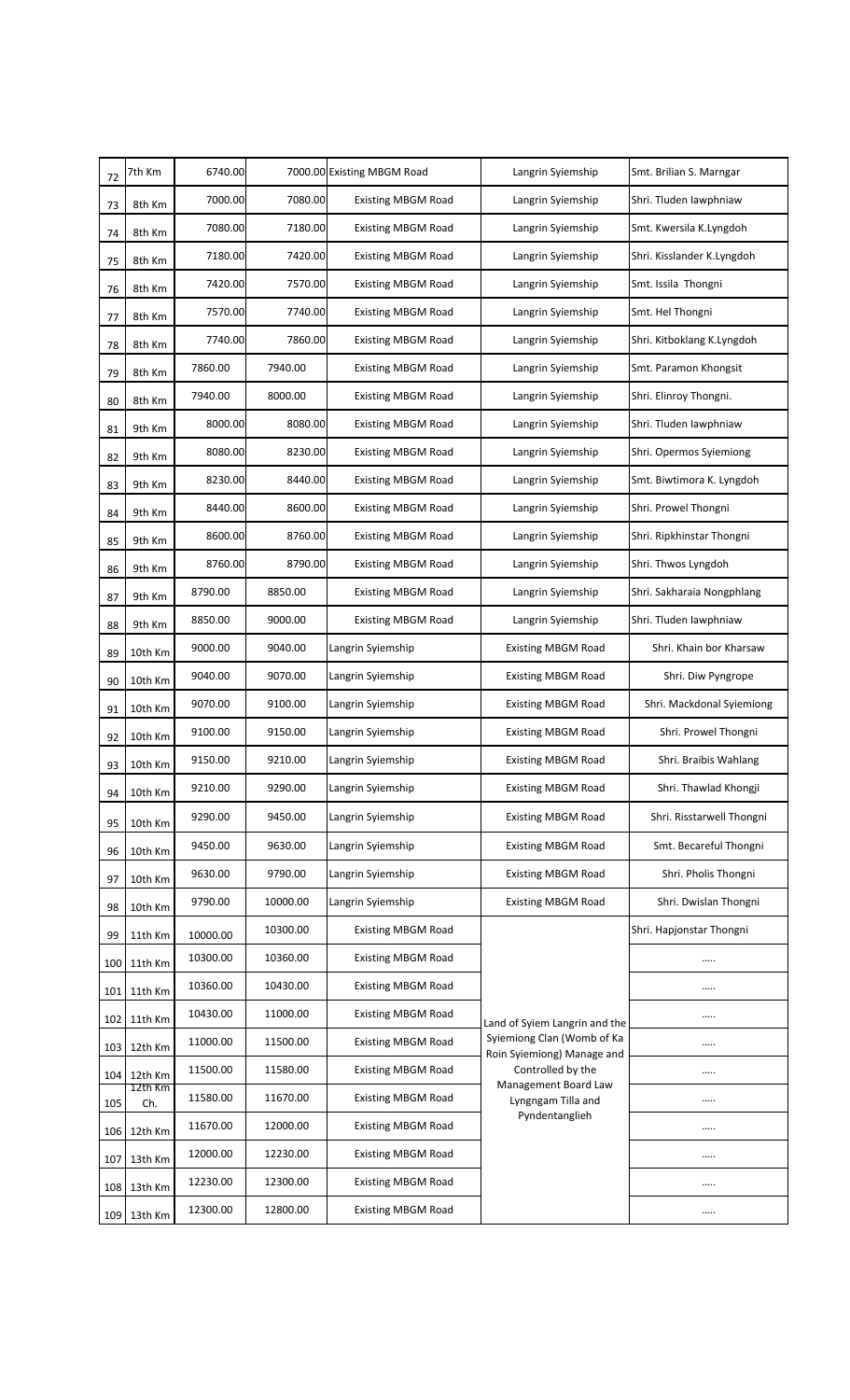| 110 | 13th Km                | 12800.00 | 13000.00 | <b>Existing MBGM Road</b>                              |                                                          |                                    |
|-----|------------------------|----------|----------|--------------------------------------------------------|----------------------------------------------------------|------------------------------------|
| 111 | 14th Km                | 13000.00 | 13300.00 | <b>Existing MBGM Road</b>                              |                                                          |                                    |
| 112 | 14th Km                | 13300.00 | 13440.00 | <b>Existing MBGM Road</b>                              |                                                          |                                    |
| 113 | 14th Km                | 13440.00 | 14000.00 | <b>Existing MBGM Road</b>                              |                                                          |                                    |
| 114 | 15th Km                | 14000.00 | 14200.00 | <b>Existing MBGM Road</b>                              |                                                          |                                    |
| 115 | 15th Km                | 14200.00 | 14600.00 | <b>Existing MBGM Road</b>                              |                                                          |                                    |
| 116 | 15th Km                | 14600.00 | 15000.00 | <b>Existing MBGM Road</b>                              |                                                          |                                    |
| 117 | 16th Km                | 15000.00 | 15290.00 | <b>Existing PWD Roads</b>                              |                                                          |                                    |
| 118 | 16th Km                | 15290.00 | 15360.00 | land of syiem langrin                                  |                                                          |                                    |
| 119 | 16th Km                | 15360.00 | 15390.00 | <b>Existing PWD Roads</b>                              |                                                          |                                    |
| 120 | 16th Km                | 15390.00 | 15548.00 | land of syiem langrin                                  |                                                          |                                    |
| 121 | 16th Km                | 15548.00 | 15590.00 | <b>Existing PWD Roads</b>                              |                                                          |                                    |
| 122 | 16th Km                | 15590.00 | 15630.00 | land of syiem langrin                                  |                                                          |                                    |
| 123 | 16th Km                | 15630.00 | 15715.00 | <b>Existing PWD Roads</b>                              | Land of Syiem Langrin and the                            |                                    |
| 124 | 16th Km                | 15715.00 | 15800.00 | land of syiem langrin                                  | Sylemiong Clan (Womb of Ka                               |                                    |
|     | 125 16th Km            | 15800.00 | 16175.00 | <b>Existing PWD Roads</b>                              | Roin Sylemiong) Manage and                               |                                    |
| 126 | 17th Km                | 16175.00 | 16270.00 | land of syiem langrin                                  | Controlled by the Management                             |                                    |
| 127 | 17th Km                | 16270    | 16350.00 | land of syiem langrin                                  | Board Law Lyngngam Tilla                                 |                                    |
| 128 | 17th Km                | 16350.00 | 16450.00 | land of syiem langrin                                  | and Pyndentanglieh                                       |                                    |
| 129 | 17th Km                | 16450.00 | 16470.00 | <b>Existing PWD Roads</b>                              |                                                          |                                    |
| 130 | 17th Km                | 16470.00 | 16522.00 | land of syiem langrin                                  |                                                          | <br>                               |
| 131 | 17th Km                | 16522.00 | 16610.00 | <b>Existing PWD Roads</b>                              |                                                          |                                    |
| 132 | 17th Km                | 16610.00 | 16730.00 | land of syiem langrin                                  |                                                          |                                    |
| 133 | 17th Km                | 16730.00 | 16750.00 | <b>Existing PWD Roads</b>                              |                                                          |                                    |
| 134 | 17th Km                | 16750.00 | 16788.00 | land of syiem langrin                                  |                                                          |                                    |
| 135 | 17th Km                | 16788.00 | 16857.00 | <b>Existing PWD Roads</b>                              |                                                          |                                    |
| 136 | 17th Km                | 16857.00 | 16903.00 | land of syiem langrin                                  |                                                          |                                    |
| 137 | 17th Km                | 16903.00 | 17065.00 | <b>Existing PWD Roads</b>                              |                                                          |                                    |
| 138 | 18th Km                | 17065.00 | 17107.00 | land of syiem langrin                                  |                                                          |                                    |
|     | 139 18th Km            | 17107.00 | 17365.00 | <b>Existing PWD Roads</b>                              |                                                          |                                    |
| 140 | 18th Km                | 17365.00 | 17400.00 |                                                        |                                                          |                                    |
|     |                        | 17400.00 | 17425.00 | <b>Existing PWD Roads</b><br><b>Existing PWD Roads</b> |                                                          | Smt Sorjila Marak<br>Laston sangma |
| 141 | 18th Km                | 17425.00 | 17474.00 | land of syiem langrin                                  |                                                          |                                    |
| 142 | 18th Km                | 17474.00 | 17554.00 |                                                        |                                                          | .                                  |
| 144 | 143 18th Km<br>18th Km | 17554.00 | 17569.00 | <b>Existing PWD Roads</b>                              |                                                          |                                    |
|     |                        |          |          | <b>Existing PWD Roads</b>                              |                                                          | Kristina Sangma                    |
| 145 | 18th Km                | 17569.00 | 17580.00 | <b>Existing PWD Roads</b>                              |                                                          | $\ldots$                           |
| 146 | 18th Km                | 17580.00 | 17600.00 | <b>Existing PWD Roads</b>                              | Land of Syiem Langrin and the                            | <b>Willing Marak</b>               |
| 147 | 18th Km                | 17600.00 | 17688.00 | <b>Existing PWD Roads</b>                              | Sylemiong Clan (Womb of Ka                               | .                                  |
| 148 | 18th Km                | 17688.00 | 17880.00 | land of syiem langrin                                  | Roin Syiemiong) Manage and                               |                                    |
| 149 | 18th Km                | 17880.00 | 17910.00 | <b>Existing PWD Roads</b>                              | Controlled by the Management<br>Board Law Lyngngam Tilla | .                                  |
| 150 | 18th Km                | 17910.00 | 18077.00 | land of syiem langrin                                  | and Pyndentanglieh                                       | .                                  |
| 151 | 19th Km                | 18077.00 | 18100.00 | <b>Existing PWD Roads</b>                              |                                                          | Shri. Kisslander K. Lyngdoh        |
| 152 | 19th Km                | 18100.00 | 18242.00 | land of syiem langrin                                  |                                                          | $\ldots$                           |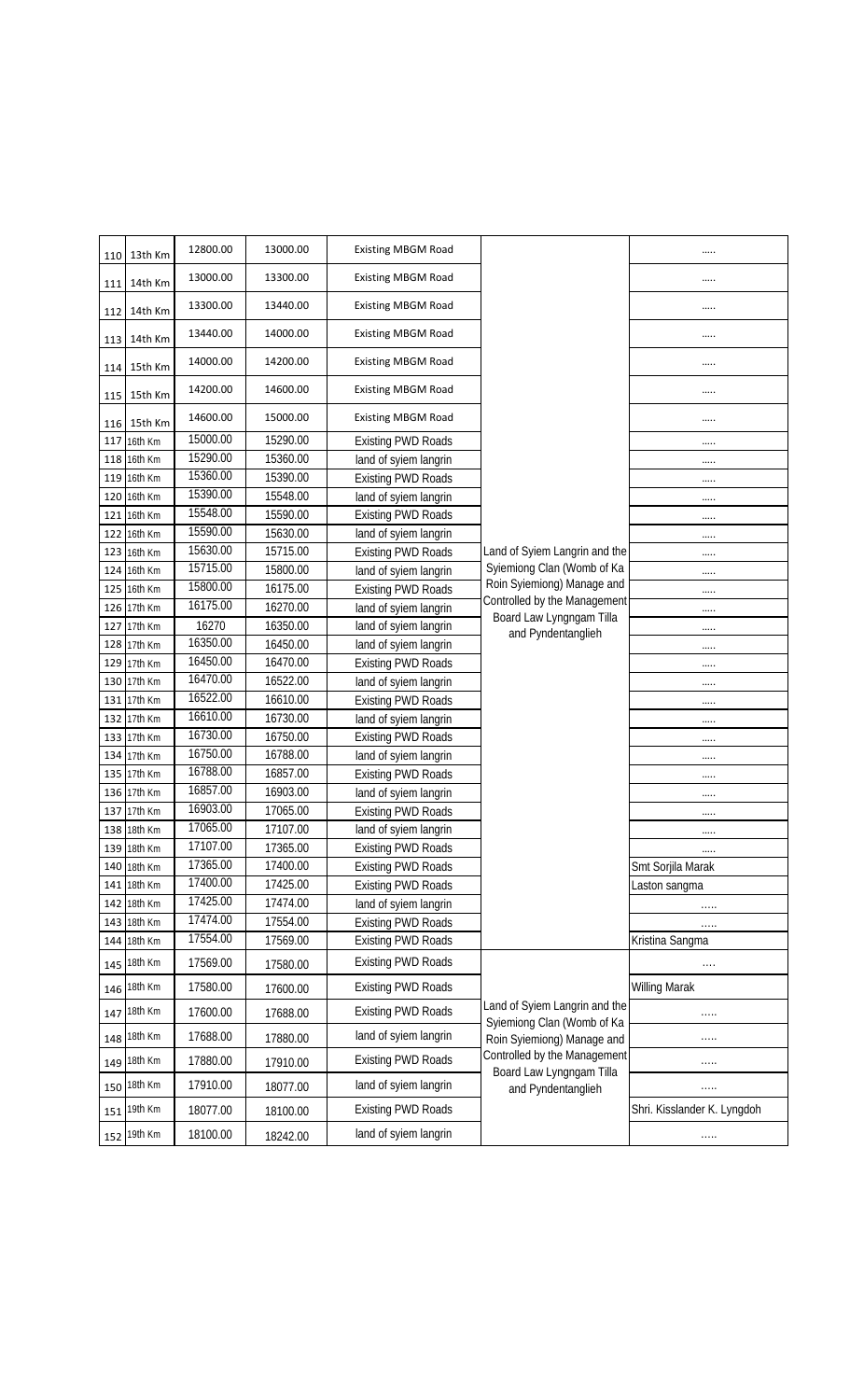| 153 | 19th Km                    | 18242.00             | 18280.00             | land of syiem langrin                              |                                                            |                             |
|-----|----------------------------|----------------------|----------------------|----------------------------------------------------|------------------------------------------------------------|-----------------------------|
|     | 154 19th Km                | 18280.00             | 18286.00             | <b>Existing PWD Roads</b>                          |                                                            | Hundailin Shangdiar         |
|     | 155 19th Km                | 18286.00             |                      | 18293.00 Existing PWD Roads                        |                                                            | Encinora Byrsat             |
|     | 156 19th Km                |                      |                      | <b>Existing PWD Roads</b>                          |                                                            | Headingwel Lyngdoh          |
| 157 | 19th Km                    | 18293.00             | 18301.00             | <b>Existing PWD Roads</b>                          |                                                            | Diring Lyngkhoi             |
|     | 158 19th Km                | 18301.00             |                      | 18307.00 Existing PWD Roads                        |                                                            | John. L. Nonglang           |
|     | 159 19th Km                | 18307.00             |                      | 18313.00 Existing PWD Roads                        |                                                            | .                           |
| 160 | 19st Km                    | 18313.00             |                      | 18319.00 Existing PWD Roads                        | Land of Syiem Langrin and the                              | Encinora Byrsat             |
|     | 161 19th Km                | 18319.00             |                      | 18326.00 Existing PWD Roads                        | Sylemiong Clan (Womb of Ka                                 | Drinly Dkhar                |
|     | 162 19th Km                |                      |                      |                                                    | Roin Syiemiong) Manage and                                 | Banjoplang Nongsiej         |
|     | 163 19th Km                | 18326.00             | 18335.00             | <b>Existing PWD Roads</b>                          | Controlled by the Management<br>Board Law Lyngngam Tilla   | <b>Arnest Sangriang</b>     |
|     | 164 19th Km                | 18335.00             |                      | 18341.00 Existing PWD Roads                        | and Pyndentanglieh                                         | Albonal Thongni             |
|     | 165 19th Km                | 18341.00             |                      | 18347.00 Existing PWD Roads                        |                                                            | Ridingwell Langrin          |
|     | 166 19th Km                | 18347.00             |                      | 18352.00 Existing PWD Roads                        |                                                            | Drolis Nongsiej             |
| 167 | 19th Km                    | 18352.00             |                      | 18358.00 Existing PWD Roads                        |                                                            | Hilson Thongni              |
|     | 168 19th Km                | 18358.00             |                      | 18363.00 Existing PWD Roads                        |                                                            | George Langrin              |
|     | 169 19th Km                | 18363.00             |                      | 18370.00 Existing PWD Roads                        |                                                            | Shri. Kisslander K. Lyngdoh |
|     | 170 19th Km                | 18370.00             | 18418.00             | land of syiem langrin                              |                                                            |                             |
|     | 171 19th Km                | 18418.00             | 18600.00             | <b>Existing PWD Roads</b>                          |                                                            | .                           |
|     | 172 19th Km                | 18600.00             | 18626.00             | land of syiem langrin                              |                                                            | .                           |
|     | 173 19th Km                | 18626.00             | 18839.00             | <b>Existing PWD Roads</b>                          |                                                            | .                           |
|     | 174 19th Km                | 18839.00             | 18904.00             | land of syiem langrin                              |                                                            | .                           |
|     | 175 19th Km                | 18904.00             | 19129.00             | <b>Existing PWD Roads</b>                          |                                                            | .                           |
|     | 176 20th Km                | 19129.00             | 19157.00             | land of syiem langrin                              |                                                            | $\cdots$                    |
| 177 | 20th Km                    | 19157.00             | 19190.00             | <b>Existing PWD Roads</b>                          |                                                            | .                           |
|     | 178 20th Km                | 19190.00             | 19215.00             | land of syiem langrin                              |                                                            | .                           |
|     | 179 20th Km                | 19215.00             | 19240.00             | <b>Existing PWD Roads</b>                          |                                                            | .                           |
|     | 180 20th Km                | 19240.00             | 19386.00             | land of syiem langrin                              |                                                            | .                           |
|     | 181 20th Km                | 19386.00             | 19437.00             | <b>Existing PWD Roads</b>                          |                                                            | .                           |
|     | 182 20th Km                | 19437.00<br>19605.00 | 19605.00             | land of syiem langrin                              |                                                            | .                           |
|     | 183 20th Km                | 19622.00             | 19622.00             | <b>Existing PWD Roads</b>                          |                                                            | .                           |
|     | 184 20th Km                | 19876.00             | 19876.00             | land of syiem langrin                              |                                                            | .                           |
|     | 185 20th Km                | 19960.00             | 19960.00             | <b>Existing PWD Roads</b>                          |                                                            | .                           |
|     | 186 20th Km                | 20032.00             | 20032.00<br>20050.00 | land of syiem langrin                              |                                                            | .                           |
|     | 187 21st Km                | 20050.00             | 20128.00             | <b>Existing PWD Roads</b>                          |                                                            | .                           |
|     | 188 21st Km                | 20128.00             | 20500.00             | land of syiem langrin                              | Land of Syiem Langrin and the                              |                             |
|     | 189 21st Km<br>190 21st Km | 20500.00             | 20600.00             | <b>Existing PWD Roads</b>                          | Sylemiong Clan (Womb of Ka                                 | $\ldots$                    |
|     | 191 21st Km                | 20600.00             | 20624.00             | land of syiem langrin<br><b>Existing PWD Roads</b> | Roin Sylemiong) Manage and<br>Controlled by the Management | .                           |
|     | 192 21st Km                | 20624.00             | 20665.00             | land of syiem langrin                              | Board Law Lyngngam Tilla                                   | .                           |
|     | 193 21st Km                | 20665.00             | 20703.00             | <b>Existing PWD Roads</b>                          | and Pyndentanglieh                                         | .                           |
|     | 194 21st Km                | 20703.00             | 20826.00             | land of syiem langrin                              |                                                            |                             |
|     | 195 21st Km                | 20826.00             | 21010.00             | <b>Existing PWD Roads</b>                          |                                                            | .<br>.                      |
|     | 196 22nd Km                | 21010.00             | 21060.00             | land of syiem langrin                              |                                                            | .                           |
|     | 197 22nd Km                | 21060.00             | 21093.00             | <b>Existing PWD Roads</b>                          |                                                            | .                           |
|     | 198 22nd Km                | 21093.00             | 21130.00             | land of syiem langrin                              |                                                            | .                           |
|     | 199 22nd Km                | 21130.00             | 21155.00             | <b>Existing PWD Roads</b>                          |                                                            | .                           |
|     | 200 22nd Km                | 21155.00             | 21240.00             | land of syiem langrin                              |                                                            | .                           |
|     | 201 22nd Km                | 21240.00             | 21480.00             | <b>Existing PWD Roads</b>                          |                                                            | .                           |
|     | 202 22nd Km                | 21480.00             | 21546.00             | land of syiem langrin                              |                                                            | .                           |
|     | 203 22nd Km                | 21546.00             | 21590.00             | <b>Existing PWD Roads</b>                          |                                                            | .                           |
|     | 204 22nd Km                | 21590.00             | 21662.00             | land of syiem langrin                              |                                                            |                             |
|     | 205 22nd Km                | 21662.00             | 21680.00             | <b>Existing PWD Roads</b>                          |                                                            | .                           |
|     | 206 22nd Km                | 21680.00             | 21790.00             | land of syiem langrin                              |                                                            | .                           |
|     | 207 22nd Km                | 21790.00             | 21818.00             | <b>Existing PWD Roads</b>                          |                                                            | $\cdots$                    |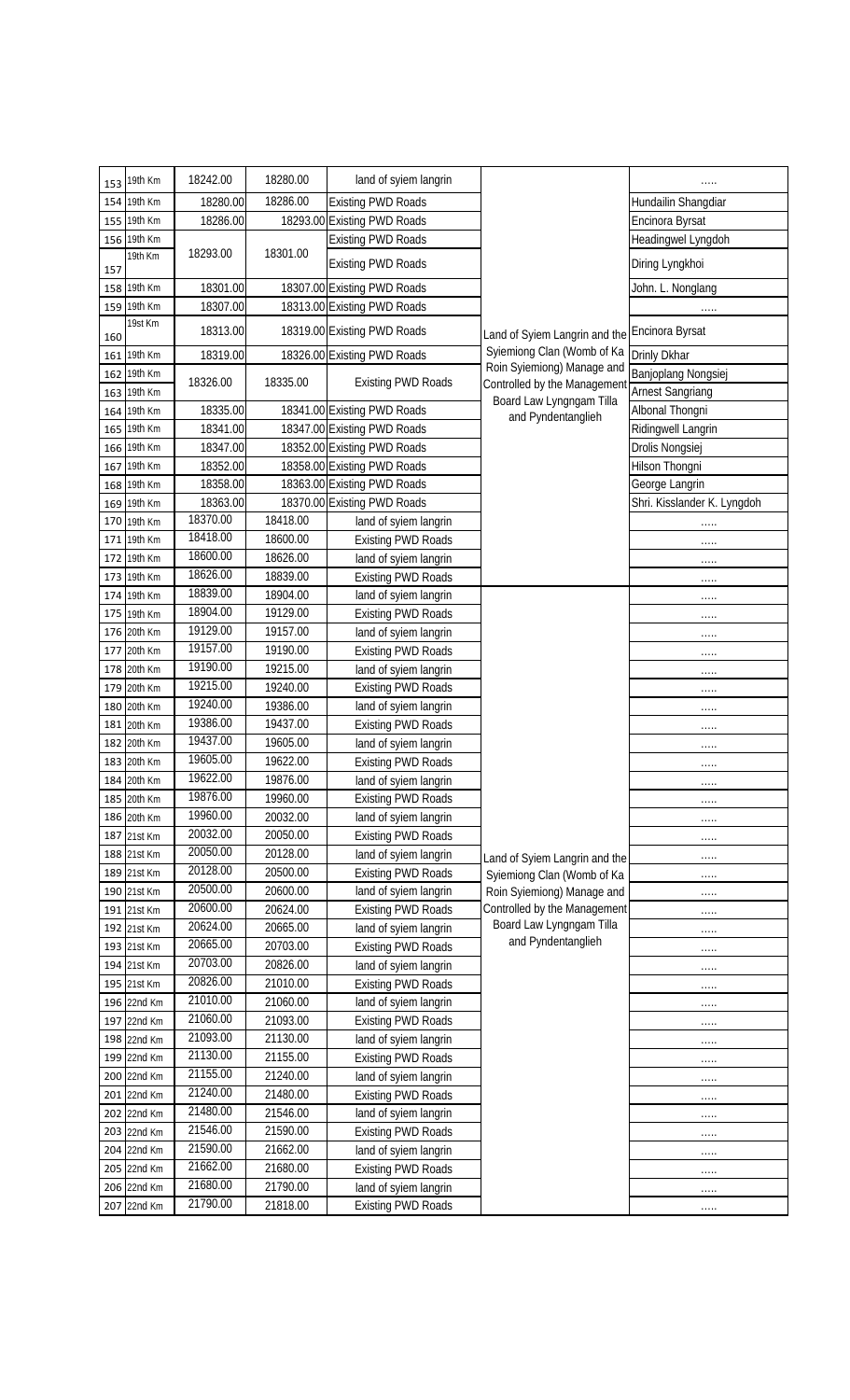|     | 208 22nd Km | 21818.00             | 21925.00 | land of syiem langrin          |                                                                                                              | .                                         |
|-----|-------------|----------------------|----------|--------------------------------|--------------------------------------------------------------------------------------------------------------|-------------------------------------------|
|     | 209 22nd Km | 21925.00             | 21956.00 | <b>Existing PWD Roads</b>      |                                                                                                              | .                                         |
|     | 210 22nd Km | 21956.00             | 22050.00 | land of syiem langrin          |                                                                                                              | .                                         |
|     | 211 23rd Km | 22050.00             | 22085.00 | <b>Existing PWD Roads</b>      |                                                                                                              | .                                         |
|     | 212 23rd Km | 22085.00             | 22250.00 | land of syiem langrin          |                                                                                                              | .                                         |
|     | 213 23rd Km | 22250.00             | 22290.00 | <b>Existing PWD Roads</b>      |                                                                                                              | .                                         |
|     | 214 23rd Km | 22290.00             | 22372.00 | land of syiem langrin          | Land of Syiem Langrin and the                                                                                | .                                         |
|     | 215 23rd Km | 22372.00             | 22435.00 | <b>Existing PWD Roads</b>      | Sylemiong Clan (Womb of Ka<br>Roin Syiemiong) Manage and                                                     | .                                         |
|     | 216 23rd Km | 22435.00             | 22530.00 | land of syiem langrin          | Controlled by the Management                                                                                 | .                                         |
|     | 217 23rd Km | 22530.00             | 22550.00 | <b>Existing PWD Roads</b>      | Board Law Lyngngam Tilla                                                                                     | .                                         |
|     | 218 23rd Km | 22550.00             | 22615.00 | land of syiem langrin          | and Pyndentanglieh                                                                                           | $\cdots$                                  |
|     | 219 23rd Km | 22615.00             | 22678.00 | <b>Existing PWD Roads</b>      |                                                                                                              | .                                         |
|     | 220 23rd Km | 22678.00             | 22796.00 | land of syiem langrin          |                                                                                                              | .                                         |
|     | 221 23rd Km | 22796.00             | 22835.00 | <b>Existing PWD Roads</b>      |                                                                                                              | .                                         |
|     | 222 23rd Km | 22835.00             | 22900.00 | land of syiem langrin          |                                                                                                              | .                                         |
|     | 223 23rd Km | 22900.00             | 22999.00 | land of syiem langrin          |                                                                                                              | .                                         |
|     | 224 23rd Km | 22999.00             | 23040.00 | <b>Existing PWD Roads</b>      |                                                                                                              | .                                         |
|     | 225 24th Km | 23040.00             | 23342.00 | land of syiem langrin          | <b>Existing PWD Roads</b>                                                                                    | .                                         |
|     | 226 24th Km | 23342.00             | 23400.00 | land of syiem langrin          | <b>Existing PWD Roads</b>                                                                                    | .                                         |
| 227 | 24th Km     | 23400.00             | 23500.00 | <b>Existing PWD Roads</b>      |                                                                                                              | .                                         |
|     | 228 24th Km | 23500.00             | 23562.00 | land of syiem langrin          |                                                                                                              | .                                         |
|     | 229 24th Km | 23562.00             | 23580.00 | <b>Existing PWD Roads</b>      |                                                                                                              | .                                         |
|     | 230 24th Km | 23580.00             | 23693.00 | land of syiem langrin          | Land of Syiem Langrin and the                                                                                | .                                         |
|     | 231 24th Km | 23693.00             | 23800.00 | <b>Existing PWD Roads</b>      | Syiemiong Clan (Womb of Ka                                                                                   | $\cdots$                                  |
|     | 232 24th Km | 23800.00             | 23870.00 | land of syiem langrin          | Roin Sylemiong) Manage and                                                                                   | .                                         |
|     | 233 24th Km | 23870.00             | 23897.00 | <b>Existing PWD Roads</b>      | Controlled by the Management                                                                                 | .                                         |
|     | 234 24th Km | 23897.00             | 23938.00 | land of syiem langrin          | Board Law Lyngngam Tilla                                                                                     | .                                         |
|     | 235 24th Km | 23938.00             | 24102.00 | <b>Existing PWD Roads</b>      | and Pyndentanglieh                                                                                           | .                                         |
|     | 236 25th Km | 24102.00<br>24176.00 | 24176.00 | land of syiem langrin          |                                                                                                              | .                                         |
| 237 | 25th Km     |                      | 25000.00 | <b>Existing PWD Roads</b>      |                                                                                                              | .                                         |
| 238 | 26th Km     | 25000.00             | 25400.00 | <b>Existing PWD Roads</b>      |                                                                                                              | .                                         |
| 239 | 26th Km     | 25400.00             | 25671.00 | <b>Existing PWD Roads</b>      | <b>Presentation Mission</b><br>Nonghyllam                                                                    | <b>Presentation Mission</b><br>Nonghyllam |
| 240 | 26th Km     | 25671.00             | 25686.00 | <b>Exsiting PWD Bridge Gap</b> | Exsiting PWD Bridge Gap                                                                                      |                                           |
| 241 | 26th Km     | 25686.00             | 25696.00 | <b>Existing PWD Roads</b>      |                                                                                                              | Shri. Olandus Hahshah                     |
| 242 | 26th Km     | 25696.00             | 25705.00 | <b>Existing PWD Roads</b>      |                                                                                                              | Syiem Langrin                             |
| 243 | 26th Km     | 25705.00             | 25715.00 | <b>Existing PWD Roads</b>      |                                                                                                              | Thomas Hahshah                            |
| 244 | 26th Km     | 25715.00             | 25730.00 | <b>Existing PWD Roads</b>      | Land of Syiem Langrin and the                                                                                | Sisilia Hahshah                           |
| 245 | 26th Km     | 25730.00             | 25740.00 | <b>Existing PWD Roads</b>      | Syiemiong Clan (Womb of Ka                                                                                   | Smt. Elesabet lyngdoh                     |
| 246 | 26th Km     | 25740.00             | 25746.00 | land of syiem langrin          | Roin Syiemiong) Manage and<br>Controlled by the Management<br>Board Law Lyngngam Tilla<br>and Pyndentanglieh | Smt. Julina Lyngdoh                       |
| 247 | 26th Km     | 25746.00             | 25749.00 | <b>Existing PWD Roads</b>      |                                                                                                              | Syiem Langrin                             |
| 248 | 26th Km     | 25749.00             | 25761.00 | <b>Existing PWD Roads</b>      |                                                                                                              | Biona L Marshillong                       |
| 249 | 26th Km     | 25761.00             | 25769.00 | <b>Existing PWD Roads</b>      |                                                                                                              | Smt. Kolpona Hahshah                      |
| 250 | 26th Km     | 25769.00             | 25804.00 | <b>Existing PWD Roads</b>      |                                                                                                              | Monila Hahshah                            |
| 251 | 26th Km     | 25804.00             | 25830.00 | <b>Existing PWD Roads</b>      |                                                                                                              | .                                         |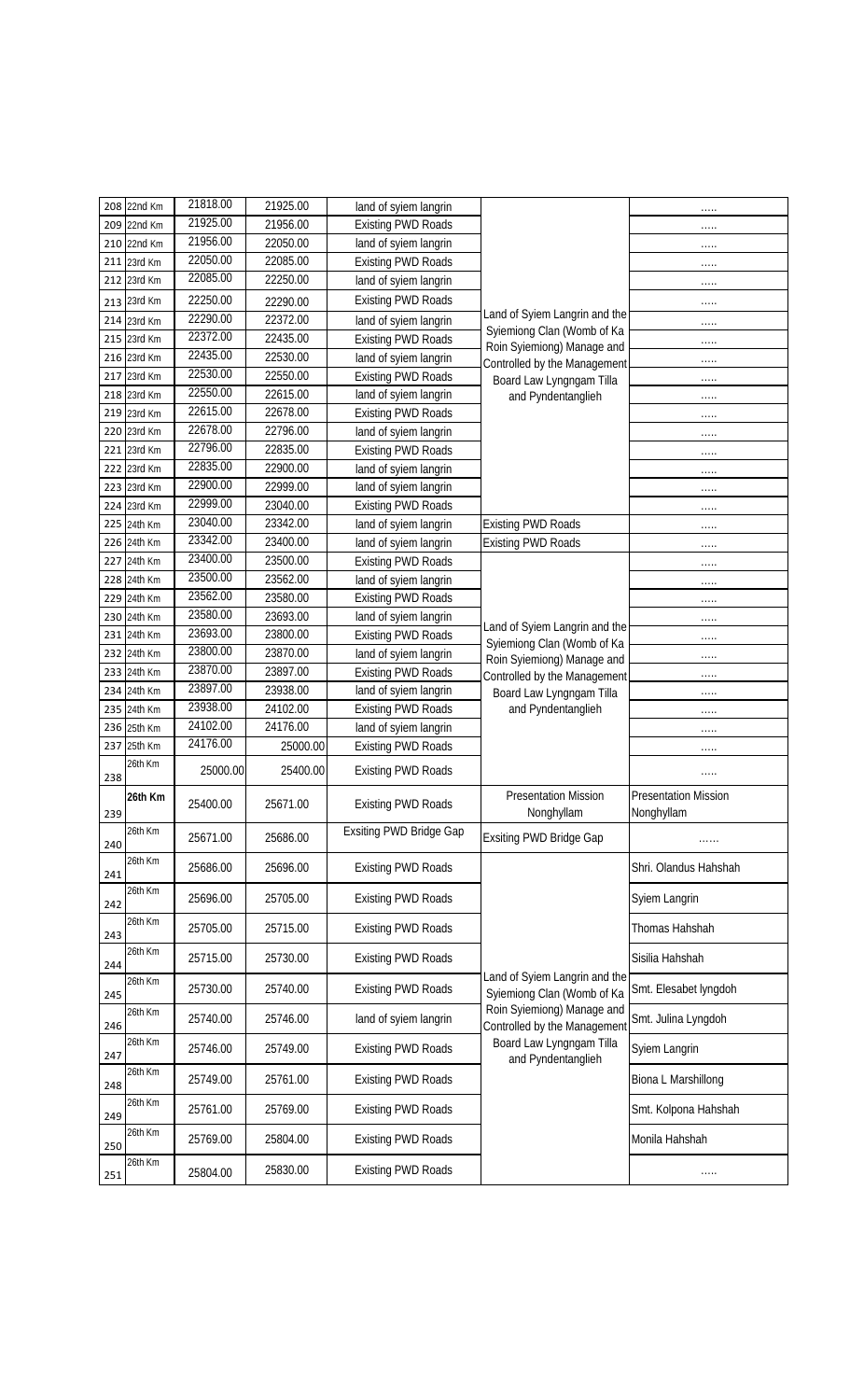| 252 | 26th Km | 25830.00 | 25840.00 | <b>Existing PWD Roads</b>                   |                                                                      |                                    |
|-----|---------|----------|----------|---------------------------------------------|----------------------------------------------------------------------|------------------------------------|
| 253 | 26th Km | 25840.00 | 25852.00 | <b>Existing PWD Roads</b>                   |                                                                      | Mercyda Marwein                    |
| 254 | 26th Km | 25852.00 | 25875.00 | <b>Existing PWD Roads</b>                   |                                                                      | Estilda Hahshah                    |
| 255 | 26th Km | 25875.00 | 25893.00 | <b>Existing PWD Roads</b>                   |                                                                      | Smt. Susanna Marwein               |
| 256 | 26th Km | 25893.00 | 25931.00 | <b>Existing PWD Roads</b>                   |                                                                      | Smt. Sunti Mary Nongtnger          |
| 257 | 26th Km | 25931.00 | 25946.00 | <b>Existing PWD Roads</b>                   | Land of Syiem Langrin and the<br>Syiemiong Clan (Womb of Ka          | Rofina Nongtnger                   |
| 258 | 26th Km | 25946.00 | 25951.00 | <b>Existing PWD Roads</b>                   | Roin Syiemiong) Manage and<br>Controlled by the Management Syiemship | Memorial Stone of Langrin          |
| 259 | 26th Km | 25951.00 | 25961.00 | <b>Existing PWD Roads</b>                   | Board Law Lyngngam Tilla<br>and Pyndentanglieh                       | .                                  |
| 260 | 26th Km | 25961.00 | 25970.00 | <b>Existing PWD Roads</b>                   |                                                                      | Rosila Nongtnger                   |
| 261 | 26th Km | 25970.00 | 25978.00 | <b>Existing PWD Roads</b>                   |                                                                      | Shanbor Marwein                    |
| 262 | 26th Km | 25978.00 | 25985.00 | <b>Existing PWD Roads</b>                   |                                                                      | Rosemerry Nongtgner                |
| 263 | 26th Km | 25985.00 | 25994.00 | <b>Existing PWD Roads</b>                   |                                                                      | Albina Marwein                     |
| 264 | 26th Km | 25994.00 | 26017.00 | <b>Existing PWD Roads</b>                   |                                                                      | Angelina Marwein                   |
| 265 | 27th Km | 26017.00 | 26300.00 | <b>Existing PWD Roads</b>                   | <b>PWD Campus</b>                                                    | <b>PWD Deparment</b>               |
| 266 | 27th Km | 26300.00 | 26345.00 | <b>Existing PWD Bridge</b>                  | <b>Existing PWD Bridge</b>                                           |                                    |
| 267 | 27th Km | 26345.00 | 26350.00 | <b>Existing PWD Roads</b>                   |                                                                      |                                    |
| 268 | 27th Km | 26350.00 | 26355.00 | <b>Existing PWD Roads</b>                   |                                                                      | .                                  |
| 269 | 27th Km | 26355.00 | 26360.00 | <b>Existing PWD Roads</b>                   |                                                                      | Dinar Syiemlieh                    |
| 270 | 27th Km | 26360.00 | 26365.00 | <b>Existing PWD Roads</b>                   |                                                                      | Listen Marwein                     |
| 271 | 27th Km | 26365.00 | 26377.00 | <b>Existing PWD Roads</b>                   | Khyndew Langumsur Nongtnger                                          | Elo Hahshah                        |
| 272 | 27th Km | 26377.00 | 26385.00 | <b>Existing PWD Roads</b>                   | Nongjri Clan                                                         | Refilborn Marwein                  |
| 273 | 27th Km | 26385.00 | 26394.00 | <b>Existing PWD Roads</b>                   |                                                                      | Asha Shangdiar                     |
| 274 | 27th Km | 26394.00 | 26403.00 | <b>Existing PWD Roads</b>                   |                                                                      | .                                  |
| 275 | 27th Km | 26403.00 | 26412.00 | <b>Existing PWD Roads</b>                   |                                                                      | .                                  |
| 276 | 27th Km | 26412.00 | 26422.00 | <b>Existing PWD Roads</b>                   |                                                                      | Bimal Nongmin & Koitrok<br>Hahshah |
| 277 | 27th Km | 26422.00 | 26430.00 | <b>Existing PWD Roads</b>                   |                                                                      | Listen Marwein                     |
| 278 | 27th Km | 26430.00 | 26449.00 | <b>Existing PWD Roads</b>                   |                                                                      |                                    |
| 279 | 27th Km | 26449.00 | 26456.00 | <b>Existing PWD Roads</b>                   | Khyndew Langumsur<br>Nongtnger Nongjri Clan                          | Koina Nongtnger                    |
| 280 | 27th Km | 26456.00 | 26466.00 | <b>Existing PWD Roads</b>                   |                                                                      | <b>Teacherly Marwein</b>           |
| 281 | 27th Km | 26466.00 | 26474.00 | <b>Existing PWD Roads</b>                   |                                                                      |                                    |
| 282 | 27th Km | 26474.00 | 26481.00 | <b>Existing PWD Roads</b>                   |                                                                      | Nassar Marwein                     |
| 283 | 27th Km | 26481.00 | 26700.00 | <b>Existing PWD Roads</b>                   | Khyndew Langumsur<br>Nongtnger Nongjri Clan                          | .                                  |
| 284 | 27th Km | 26700.00 | 26745.00 | Khyndew Langumsur<br>Nongtnger Nongjri Clan |                                                                      | .                                  |
| 285 | 27th Km |          |          | <b>Existing PWD Roads</b>                   | <b>Existing PWD Roads</b>                                            | .                                  |
| 286 | 27th Km | 26745.00 | 26782.00 | Khyndew Langumsur<br>Nongtnger Nongjri Clan | Khyndew Langumsur<br>Nongtnger Nongjri Clan                          | Bandari Marwein                    |
| 287 |         |          |          | <b>Existing PWD Roads</b>                   | <b>Existing PWD Roads</b><br>Khyndew Langumsur                       | .                                  |
| 288 | 27th Km | 26782.00 | 26789.00 | Khyndew Langumsur<br>Nongtnger Nongjri Clan | Nongtnger Nongjri Clan                                               | Smt. Banrihun Nongtnger            |
| 289 | 27th Km |          |          | <b>Existing PWD Roads</b>                   | <b>Existing PWD Roads</b>                                            | .                                  |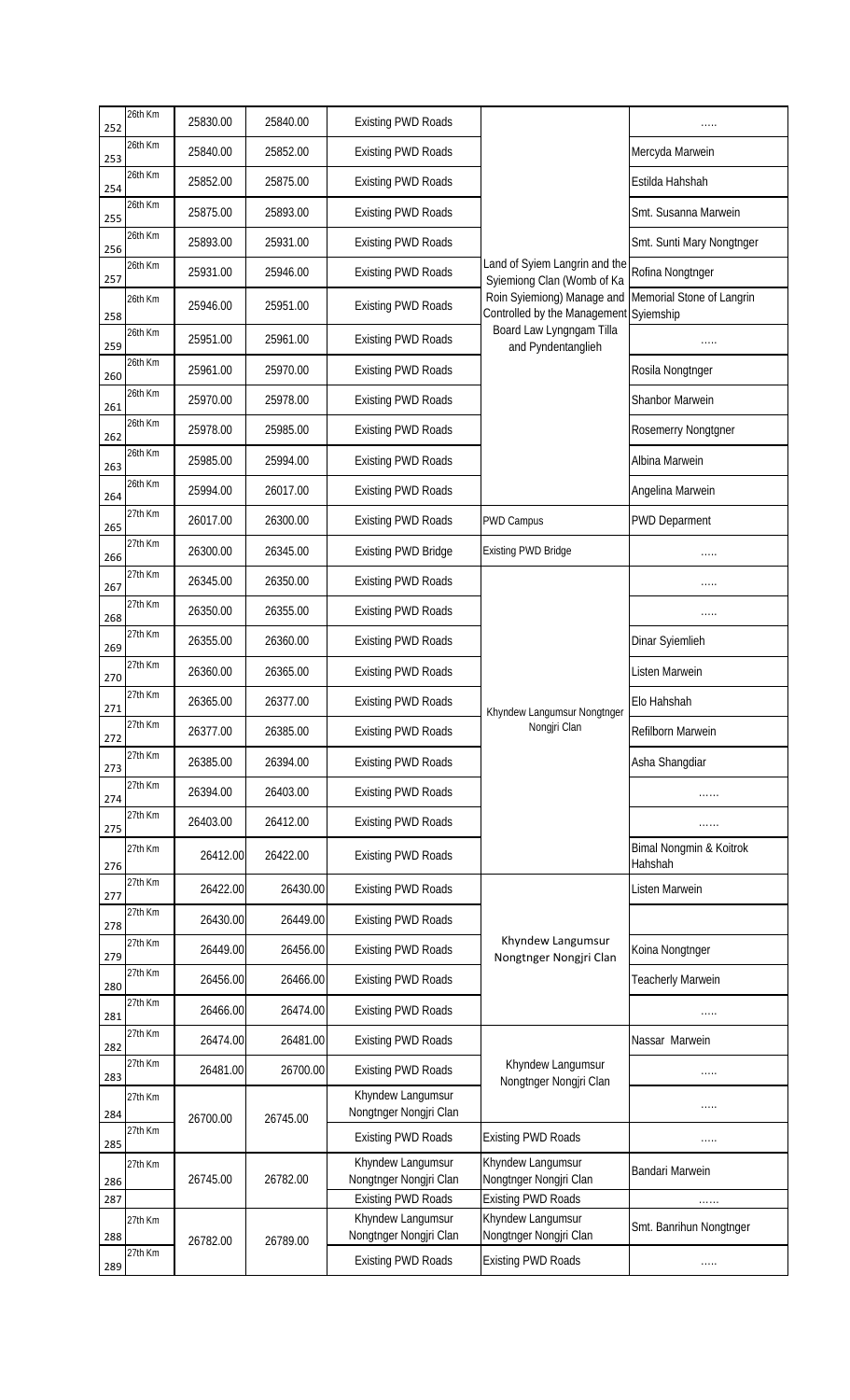| 290 | 27th Km | 26789.00 | 26830.00 | Khyndew Langumsur<br>Nongtnger Nongjri Clan | Khyndew Langumsur<br>Nongtnger Nongjri Clan |                                     |
|-----|---------|----------|----------|---------------------------------------------|---------------------------------------------|-------------------------------------|
| 291 | 27th Km |          |          | <b>Existing PWD Roads</b>                   | <b>Existing PWD Roads</b>                   |                                     |
| 292 | 27th Km | 26830.00 | 26851.00 | Khyndew Langumsur<br>Nongtnger Nongjri Clan | Khyndew Langumsur<br>Nongtnger Nongjri Clan | Nassar Marwein&Teacherly<br>Marwein |
| 293 | 27th Km |          |          | <b>Existing PWD Roads</b>                   | <b>Existing PWD Roads</b>                   |                                     |
| 294 | 27th Km | 26851.00 | 26900.00 | Khyndew Langumsur<br>Nongtnger Nongjri Clan | Khyndew Langumsur<br>Nongtnger Nongjri Clan | <b>Heles Marwein</b>                |
| 295 | 27th Km |          |          | <b>Existing PWD Roads</b>                   | <b>Existing PWD Roads</b>                   | .                                   |
| 296 | 27th Km | 26900.00 | 26910.00 | Khyndew Langumsur<br>Nongtnger Nongjri Clan | Khyndew Langumsur<br>Nongtnger Nongjri Clan | Antinoris Nongtnger                 |
| 297 | 27th Km |          |          | <b>Existing PWD Roads</b>                   | <b>Existing PWD Roads</b>                   | .                                   |
| 298 | 28th Km | 26910.00 | 27050.00 | Khyndew Langumsur<br>Nongtnger Nongjri Clan | Khyndew Langumsur<br>Nongtnger Nongjri Clan | .                                   |
| 299 | 28th Km |          |          | <b>Existing PWD Roads</b>                   | <b>Existing PWD Roads</b>                   |                                     |
| 300 | 28th Km | 27050.00 | 27060.00 | Khyndew Langumsur<br>Nongtnger Nongjri Clan | Khyndew Langumsur<br>Nongtnger Nongjri Clan | Shri. Mighter Marwein               |
| 301 | 28th Km |          |          | <b>Existing PWD Roads</b>                   | <b>Existing PWD Roads</b>                   |                                     |
| 302 | 28th Km |          |          |                                             |                                             | <b>Dliwel Marwein</b>               |
| 303 | 28th Km |          |          | Khyndew Langumsur<br>Nongtnger Nongjri Clan | Khyndew Langumsur<br>Nongtnger Nongjri Clan |                                     |
| 304 | 28th Km |          |          |                                             |                                             | Ansi Nomgtnger                      |
| 305 | 28th Km | 27060.00 | 27100.00 | <b>Existing PWD Roads</b>                   | <b>Existing PWD Roads</b>                   | .                                   |
| 306 | 28th Km |          |          | Khyndew Langumsur<br>Nongtnger Nongjri Clan | Khyndew Langumsur<br>Nongtnger Nongjri Clan | Clverjune K Wanniang                |
| 307 | 28th Km |          |          |                                             |                                             | Smt. Rupalin Nongtnger              |
| 308 | 28th Km |          |          |                                             |                                             | Dhamsingh Hahshah                   |
| 309 | 28th Km | 27100.00 | 27210    | <b>Existing PWD Roads</b>                   |                                             | Darihun Marwein                     |
| 310 | 28th Km | 27210.00 |          | 27249.00 Existing PWD Roads                 |                                             | Speakerman Marwein                  |
| 311 | 28th Km | 27249.00 |          | 27310.00 Existing PWD Roads                 | Khyndew Langumsur Nongtnger                 |                                     |
| 312 | 28th Km | 27310.00 |          | 27385.00 Existing PWD Roads                 | Nongjri Clan                                | Dhamsingh Hahshah                   |
| 313 | 28th Km | 27385.00 |          | 27410.00 Existing PWD Roads                 |                                             |                                     |
| 314 | 28th Km | 27410.00 |          | 27470.00 Existing PWD Roads                 |                                             | .                                   |
| 315 | 28th Km | 27470.00 | 27482.00 | Khyndew Langumsur<br>Nongtnger Nongjri Clan | Khyndew Langumsur<br>Nongtnger Nongjri Clan | Wiseman Marwein                     |
| 316 | 28th Km | 27482.00 |          | <b>Existing PWD Roads</b>                   | <b>Existing PWD Roads</b>                   | .                                   |
| 317 | 28th Km | 27482.00 | 27490.00 | Khyndew Langumsur<br>Nongtnger Nongjri Clan | Khyndew Langumsur Nongtnger<br>Nongjri Clan | Dhamsingh Hahshah                   |
| 318 | 28th Km |          |          | <b>Existing PWD Roads</b>                   | <b>Existing PWD Roads</b>                   | .                                   |
| 319 | 28th Km | 27490.00 | 27511.00 | Khyndew Langumsur<br>Nongtnger Nongjri Clan | Khyndew Langumsur Nongtnger<br>Nongjri Clan | Jupiter Marwein                     |
| 320 | 28th Km |          |          | <b>Existing PWD Roads</b>                   | <b>Existing PWD Roads</b>                   | .                                   |
| 321 | 28th Km | 27511.00 | 27535.00 | <b>Existing PWD Roads</b>                   | Khyndew Langumsur Nongtnger                 | .                                   |
| 322 | 28th Km | 27535.00 | 27545.00 | <b>Existing PWD Roads</b>                   | Nongjri Clan                                | Sengkynthei Nongjri                 |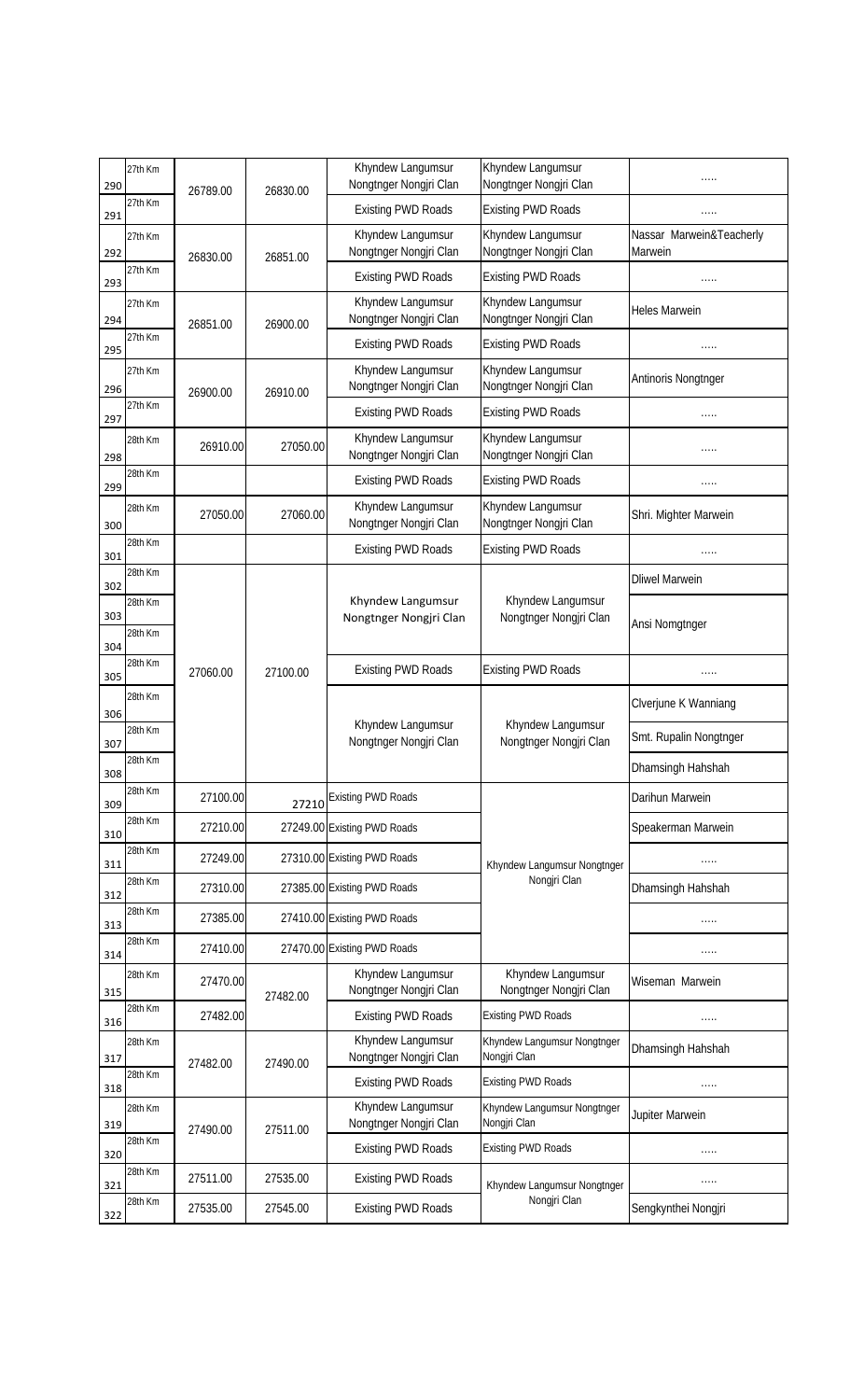| 323 | 28th Km | 27545.00 | 27599.00 | <b>Existing PWD Roads</b>                   |                                             |                                                                       |
|-----|---------|----------|----------|---------------------------------------------|---------------------------------------------|-----------------------------------------------------------------------|
| 324 | 28th Km | 27599.00 | 27618.00 | <b>Existing PWD Roads</b>                   |                                             | Shri. Estingroy Nongtnger                                             |
| 325 | 28th Km | 27618.00 | 27625.00 | <b>Existing PWD Roads</b>                   |                                             | Shri. Gentlemen Nongtnger                                             |
| 326 | 28th Km | 27625.00 | 27639.00 | <b>Existing PWD Roads</b>                   |                                             | Shri. Anphon Hahshah                                                  |
| 327 | 28th Km | 27639.00 | 27645.00 | <b>Existing PWD Roads</b>                   |                                             | Smt. Lanosha Lyngdoh                                                  |
| 328 | 28th Km | 27645.00 | 27653.00 | <b>Existing PWD Roads</b>                   |                                             | Dhamsingh Hahshah                                                     |
| 329 | 28th Km | 27653.00 | 27668.00 | <b>Existing PWD Roads</b>                   | Khyndew Langumsur Nongtnger                 | Bistin Lyngdoh                                                        |
| 330 | 28th Km | 27668.00 | 27674.00 | <b>Existing PWD Roads</b>                   | Nongjri Clan                                | <b>Hosting Marwein</b>                                                |
| 331 | 28th Km | 27674.00 | 27682.00 | <b>Existing PWD Roads</b>                   |                                             | Shri Darma Kharjarin                                                  |
| 332 | 28th Km | 27682.00 | 27685.00 | <b>Existing PWD Roads</b>                   |                                             | Sibina Nongtnger                                                      |
| 333 | 28th Km | 27685.00 | 27688.00 | <b>Existing PWD Roads</b>                   |                                             | .                                                                     |
| 334 | 28th Km | 27688.00 | 27691.00 | <b>Existing PWD Roads</b>                   |                                             | <b>Ilancy Marwein</b>                                                 |
| 335 | 28th Km | 27691.00 | 27699.30 | <b>Existing PWD Roads</b>                   |                                             | .                                                                     |
| 336 | 28th Km | 27699.30 | 27705.30 | Khyndew Langumsur<br>Nongtnger Nongjri Clan |                                             | <b>Hosting Marwein</b>                                                |
| 337 | 28th Km |          |          | <b>Existing PWD Roads</b>                   | <b>Existing PWD Roads</b>                   |                                                                       |
| 338 | 28th Km | 27705.30 | 27709.00 | Khyndew Langumsur<br>Nongtnger Nongjri Clan | Khyndew Langumsur<br>Nongtnger Nongjri Clan | Ilancy Marwein & Rentina<br>Hahshah                                   |
| 339 | 28th Km |          |          | <b>Existing PWD Roads</b>                   | <b>Existing PWD Roads</b>                   | .                                                                     |
| 340 | 28th Km | 27709.00 | 27712.30 | Khyndew Langumsur<br>Nongtnger Nongjri Clan | Khyndew Langumsur<br>Nongtnger Nongjri Clan | Bidding Hahshah & Cleverjune<br>K. Wanniang                           |
| 341 | 28th Km |          |          | <b>Existing PWD Roads</b>                   | <b>Existing PWD Roads</b>                   | .                                                                     |
| 342 | 28th Km | 27712.30 | 27717.80 | Khyndew Langumsur<br>Nongtnger Nongjri Clan | Khyndew Langumsur<br>Nongtnger Nongjri Clan | 1. Sajaji Snar,<br>2. Wilborn Nongtnger,<br>3. Smt. Probina Diengngan |
| 343 |         |          |          | <b>Existing PWD Roads</b>                   | <b>Existing PWD Roads</b>                   | <b>Existing PWD Roads</b>                                             |
| 344 | 28th Km | 27717.80 | 27725.50 | Khyndew Langumsur<br>Nongtnger Nongjri Clan | Khyndew Langumsur<br>Nongtnger Nongjri Clan | <b>Bidding Hahshah</b>                                                |
| 345 | 28th Km |          |          | <b>Existing PWD Roads</b>                   | <b>Existing PWD Roads</b>                   |                                                                       |
| 346 | 28th Km | 27725.50 | 27732.50 | Khyndew Langumsur<br>Nongtnger Nongjri Clan | Khyndew Langumsur<br>Nongtnger Nongjri Clan | Listen Marwein                                                        |
| 347 | 28th Km |          |          | <b>Existing PWD Roads</b>                   | <b>Existing PWD Roads</b>                   |                                                                       |
| 348 | 28th Km | 27732.50 | 27736.00 | Khyndew Langumsur<br>Nongtnger Nongjri Clan | Khyndew Langumsur<br>Nongtnger Nongjri Clan | Missibon Nongtnger                                                    |
| 349 | 28th Km |          |          | <b>Existing PWD Roads</b>                   | <b>Existing PWD Roads</b>                   | .                                                                     |
| 350 | 28th Km | 27736.00 | 27741.00 | Khyndew Langumsur<br>Nongtnger Nongjri Clan | Khyndew Langumsur<br>Nongtnger Nongjri Clan | Wiseman Nongtnger                                                     |
| 351 | 28th Km |          |          | <b>Existing PWD Roads</b>                   | <b>Existing PWD Roads</b>                   | .                                                                     |